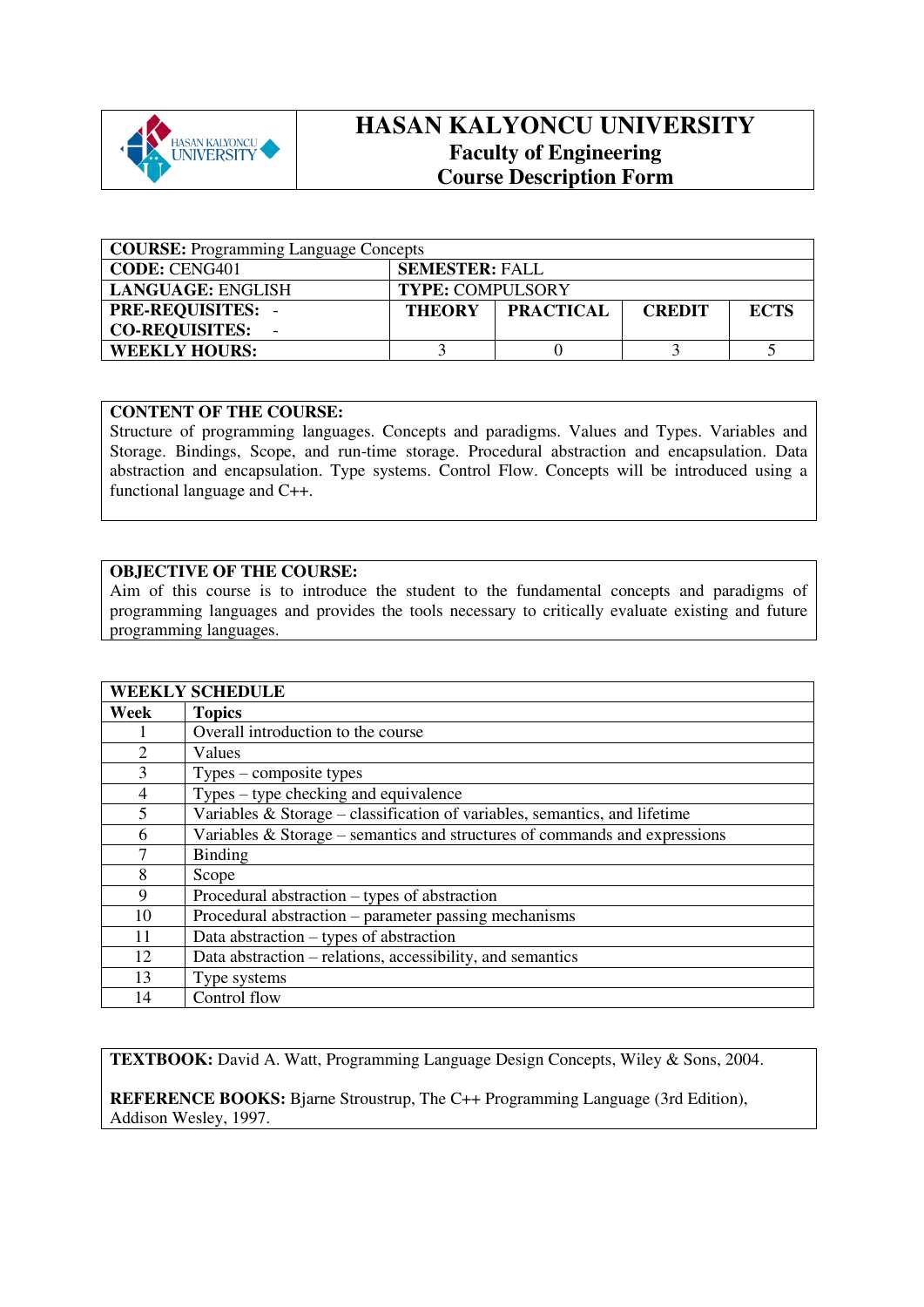| <b>EVALUATION SYSTEM:</b>    |                 |                |  |  |  |  |
|------------------------------|-----------------|----------------|--|--|--|--|
| <b>IN-TERM STUDIES</b>       | <b>QUANTITY</b> | PERCENTAGE (%) |  |  |  |  |
| Midterm Exam                 |                 | 30             |  |  |  |  |
| Homework                     |                 | 0              |  |  |  |  |
| Laboratory works             | 0               | $\Omega$       |  |  |  |  |
| Quiz                         |                 | 30             |  |  |  |  |
| Final Exam                   |                 | 40             |  |  |  |  |
| <b>TOTAL</b>                 |                 | 100            |  |  |  |  |
| <b>CONTRIBUTION OF</b>       | 6               | 60             |  |  |  |  |
| <b>INTERM STUDIES TO</b>     |                 |                |  |  |  |  |
| <b>OVERALL GRADE</b>         |                 |                |  |  |  |  |
| <b>CONTRIBUTION OF FINAL</b> |                 | 40             |  |  |  |  |
| <b>EXAMINATION TO</b>        |                 |                |  |  |  |  |
| <b>OVERALL GRADE</b>         |                 |                |  |  |  |  |
| <b>TOTAL</b>                 |                 | 100            |  |  |  |  |

| <b>COURSE CATEGORY:</b>        | PERCENTAGE (%) |
|--------------------------------|----------------|
| Mathematics and Basic Sciences | 30             |
| Engineering                    | 70             |
| <b>Engineering Design</b>      |                |
| Social Sciences                |                |

| <b>TABLE OF ECTS / WORKLOAD:</b>                           |                 |                           |                          |  |  |  |
|------------------------------------------------------------|-----------------|---------------------------|--------------------------|--|--|--|
| <b>Activities</b>                                          | <b>QUANTITY</b> | <b>Duration</b><br>(Hour) | <b>Total</b><br>Workload |  |  |  |
| <b>Course Duration</b>                                     | 13              |                           | 39                       |  |  |  |
| Hours for off-the-classroom study (Pre-study,<br>practice) | 14              | 6                         | 84                       |  |  |  |
| Laboratory works                                           | 0               |                           |                          |  |  |  |
| Mid-term                                                   |                 | 2                         | $\overline{2}$           |  |  |  |
| Final examination                                          |                 | 2                         | $\overline{2}$           |  |  |  |
| Homework                                                   | 0               |                           |                          |  |  |  |
| Quiz                                                       | 5               |                           | $\overline{\phantom{0}}$ |  |  |  |
| <b>Total Work Load</b>                                     |                 |                           | 132                      |  |  |  |
| <b>Total Work Load / 30</b>                                |                 |                           | 4.4                      |  |  |  |
| <b>ECTS Credit of the Course</b>                           |                 |                           | 5                        |  |  |  |

|                 | PO <sub>1</sub> | PO <sub>2</sub> | PO <sub>3</sub> | PO <sub>4</sub> | PO <sub>5</sub> | PO <sub>6</sub> | <b>PO7</b> | PO <sub>8</sub> | PO <sub>9</sub> | <b>PO10</b> | <b>PO11</b> |
|-----------------|-----------------|-----------------|-----------------|-----------------|-----------------|-----------------|------------|-----------------|-----------------|-------------|-------------|
| LO1             |                 |                 |                 |                 |                 |                 |            |                 |                 |             |             |
| LO2             |                 |                 |                 |                 |                 |                 |            |                 |                 |             |             |
| LO3             |                 |                 |                 |                 |                 |                 |            |                 |                 |             |             |
| LO <sub>4</sub> |                 |                 |                 |                 |                 |                 |            |                 |                 |             |             |
| LO <sub>5</sub> |                 |                 |                 |                 |                 |                 |            |                 |                 |             |             |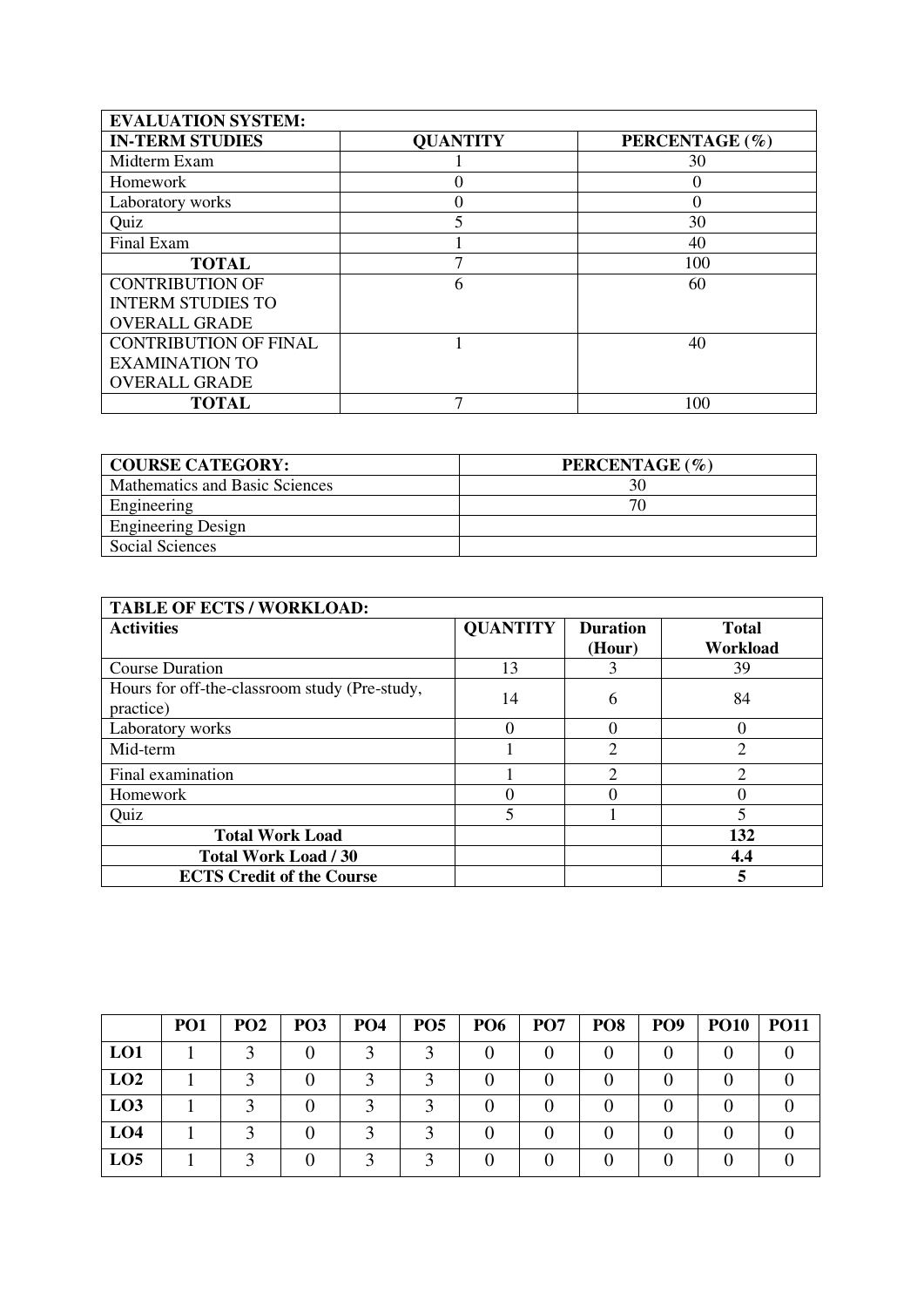| LO <sub>6</sub>                                                                              |  |  |  |  |  |  |  |  |
|----------------------------------------------------------------------------------------------|--|--|--|--|--|--|--|--|
| Values: 0: None   1: Low   2: Medium   3: High<br>PO: Program Outcome   LO: Learning Outcome |  |  |  |  |  |  |  |  |

| <b>INSTRUCTOR(S):</b>         | Asst. Prof. Dr. Ulas GÜLEC |
|-------------------------------|----------------------------|
| <b>FORM PREPARATION DATE:</b> | 23.05.2019                 |

| <b>LEARNING OUTCOMES OF THE</b><br><b>COURSE:</b>                                                                                                                                                | PROGRAM OUTCOMES:                                                                                                                                                                                                                                                                                                                                   |
|--------------------------------------------------------------------------------------------------------------------------------------------------------------------------------------------------|-----------------------------------------------------------------------------------------------------------------------------------------------------------------------------------------------------------------------------------------------------------------------------------------------------------------------------------------------------|
| LO1:<br>Evaluate<br>representative<br>modern,<br>programming languages critically.<br>LO2: Choose a suitable programming paradigm<br>and language for a given problem or domain.                 | PO1: Adequate knowledge in mathematics, science<br>and engineering subjects pertaining to the relevant<br>discipline; ability to use theoretical and applied<br>knowledge in these areas in complex engineering<br>problems.                                                                                                                        |
| LO3: Define dynamic semantics of small subsets<br>programming<br>languages,<br>οf<br>control<br>e.g.,<br>structures.                                                                             | PO2: Ability to identify, formulate, and solve<br>complex engineering problems; ability to select and<br>apply proper analysis and modeling methods for this<br>purpose.                                                                                                                                                                            |
| LO4: Select and apply appropriate expressions<br>and control structures for a given programming<br>task.<br>LO5: Analyze and evaluate data and control<br>abstractions of programming languages. | <b>PO3:</b> Ability to design a complex system, process,<br>device or product under realistic constraints and<br>condition, in such a way as to meet the desired result;<br>ability to apply modern design methods for this<br>purpose.                                                                                                             |
| LO6: Recognize major programming languages.                                                                                                                                                      | PO4: Ability to devise, select, and use modern<br>techniques and tools needed for analyzing and solving<br>complex problems encountered in engineering<br>practice; ability to employ information technologies<br>effectively.                                                                                                                      |
|                                                                                                                                                                                                  | PO5: Ability to design and conduct experiments,<br>gather data, analyze and interpret results for<br>investigating complex engineering problems or<br>discipline specific research questions.                                                                                                                                                       |
|                                                                                                                                                                                                  | PO6: Ability to work efficiently in intra-disciplinary<br>and multidisciplinary teams; ability to work<br>individually.                                                                                                                                                                                                                             |
|                                                                                                                                                                                                  | PO7: Ability to communicate effectively in Turkish,<br>both orally and in writing; knowledge of a minimum<br>of one foreign language; ability to write effective<br>reports and comprehend written reports, prepare<br>design and production reports, make effective<br>presentations, and give and receive clear and<br>intelligible instructions. |
|                                                                                                                                                                                                  | PO8: Recognition of the need for lifelong learning;<br>ability to access information, to follow developments<br>in                                                                                                                                                                                                                                  |